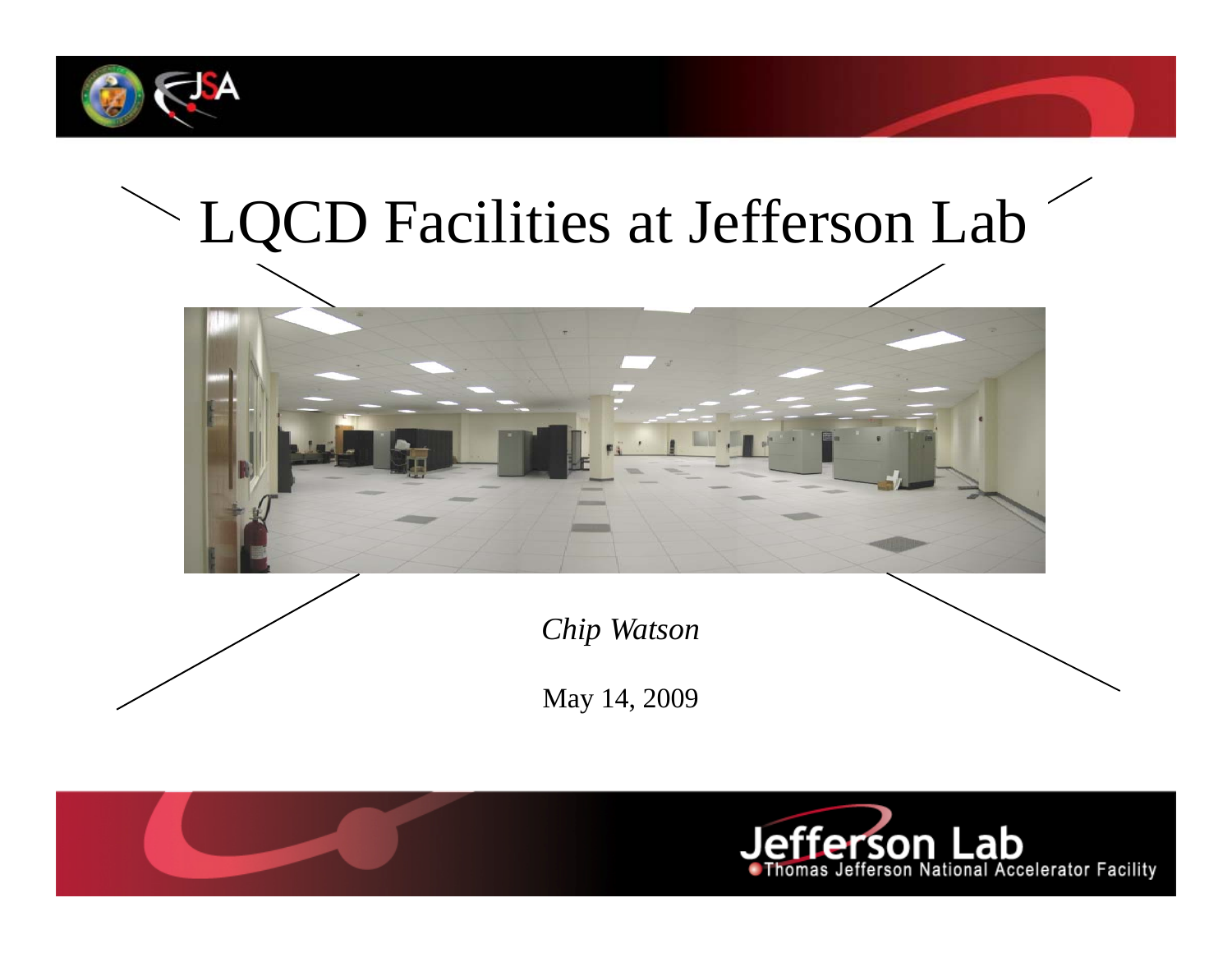#### **Existing Clusters**

**6nn** 200**6** infiniband 3.0 GHz Pentium-D 1 GB, 0.5 GB/core 256 nodes, 512 cores Single data rate IB





**7nn** 2007 infiniband 2.0 GHz Opteron 8 GB mem, 1 GB/core 396 nodes, 3168 cores Double data rate IB

> Page 2 May 15, 2009

Jefferson Lab

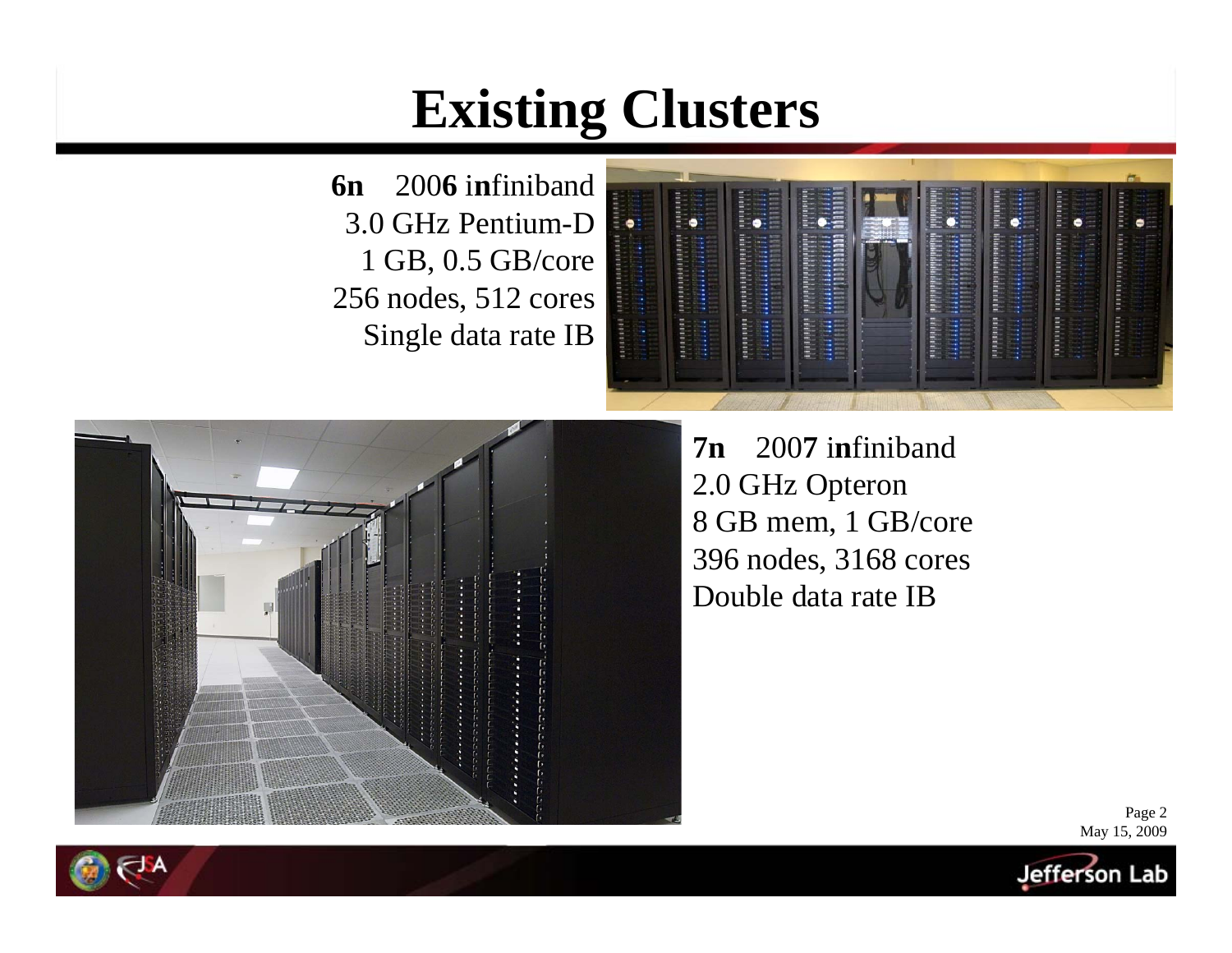### **10 month Utilization**



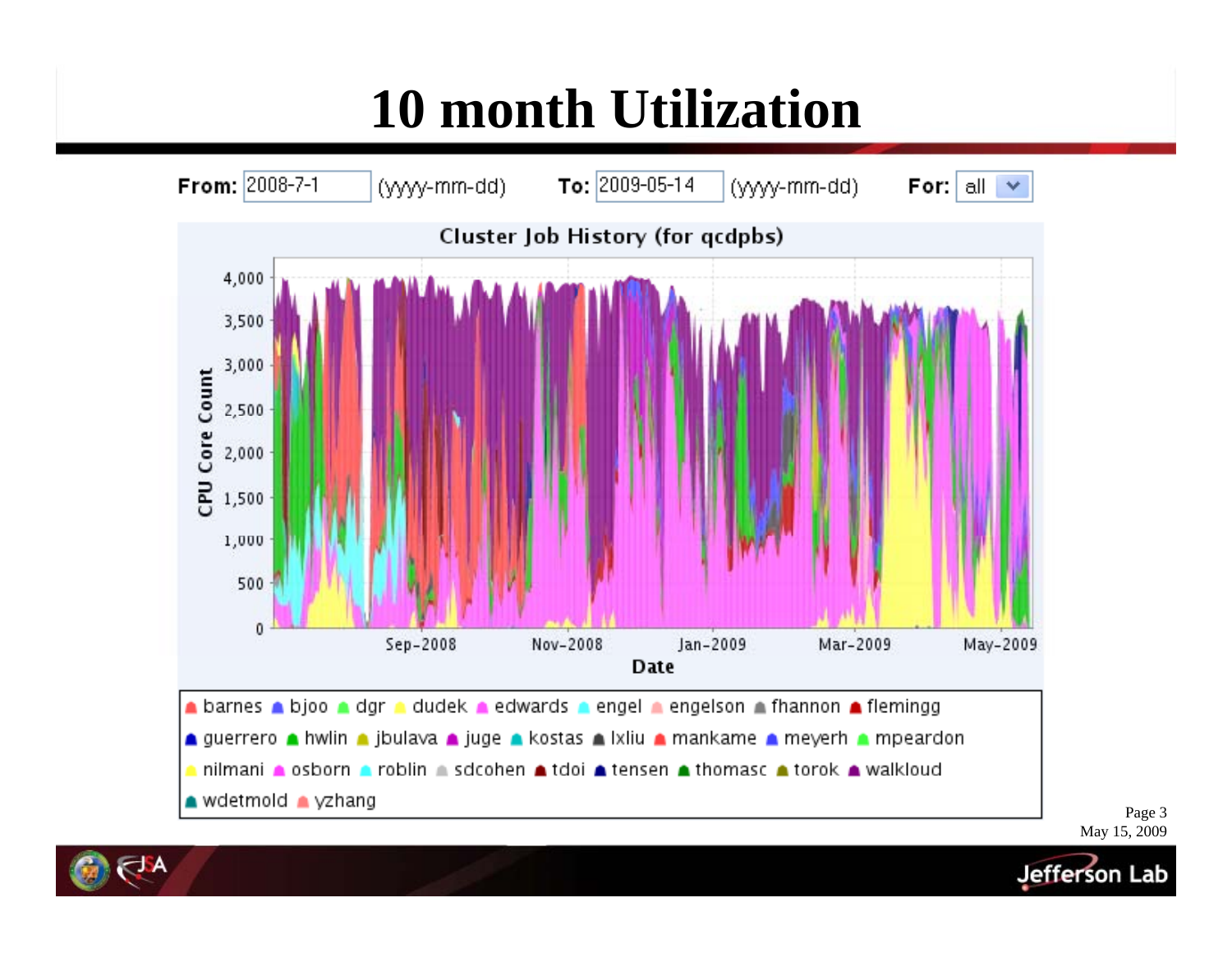### **Utilization by Project**



Page 4 May 15, 2009

Jefferson Lab

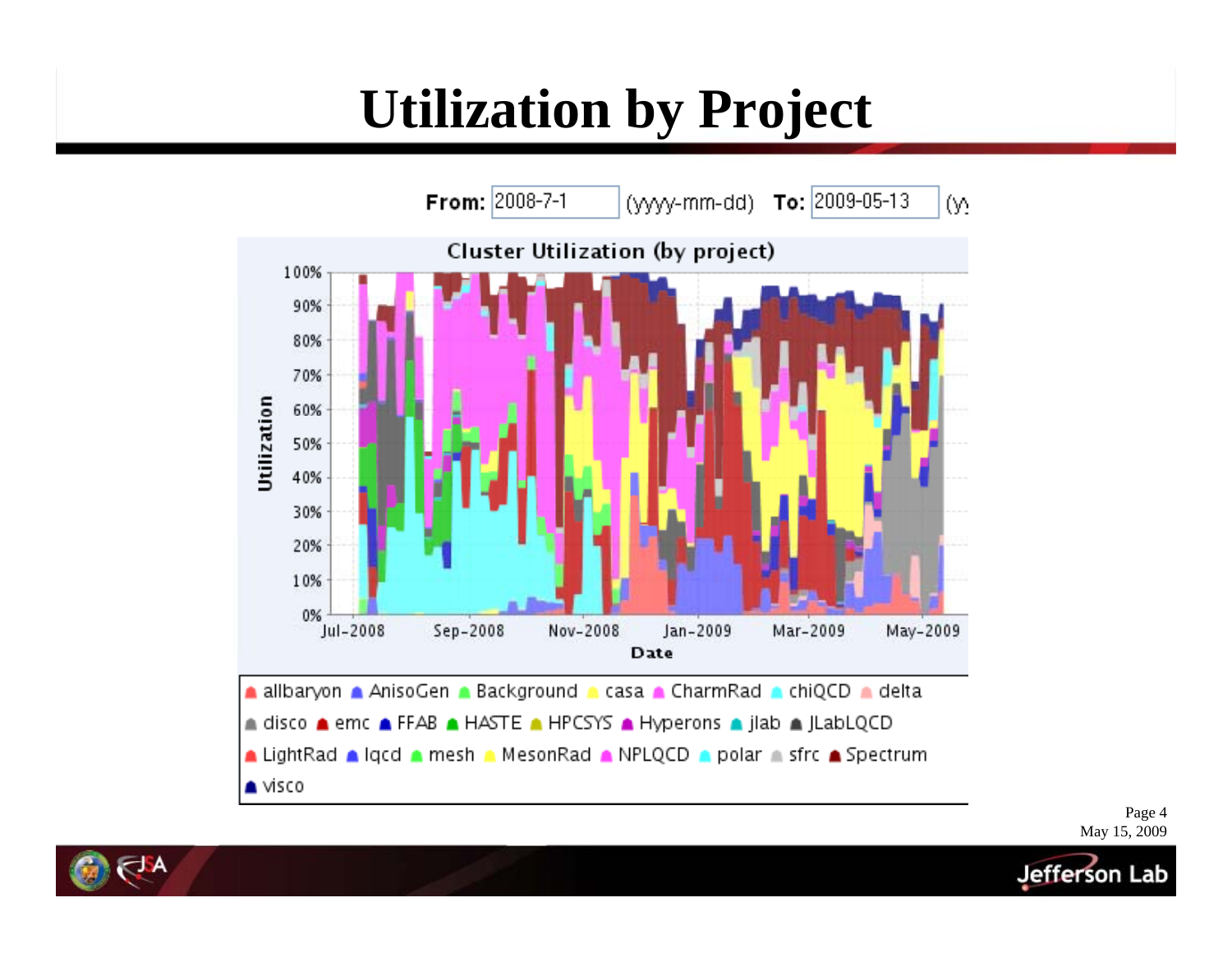### **Improved "Nodes Up" ~99%**

#### **Jlab Cluster Node Status**

(Click each bar to get individual Node State Information) Last updated: Wed May 13, 11:05:25 EDT 2009 6n001 - 6n108 6n109 - 6n216 6n217 - 6n288 7n0101-7n0427 7n0501 - 7n0827 7n0901 - 7n1227

7n1301 - 7n1627

Free

Job-Exclusive

8n01

Reserved

**Down** 

Unknown

Offline





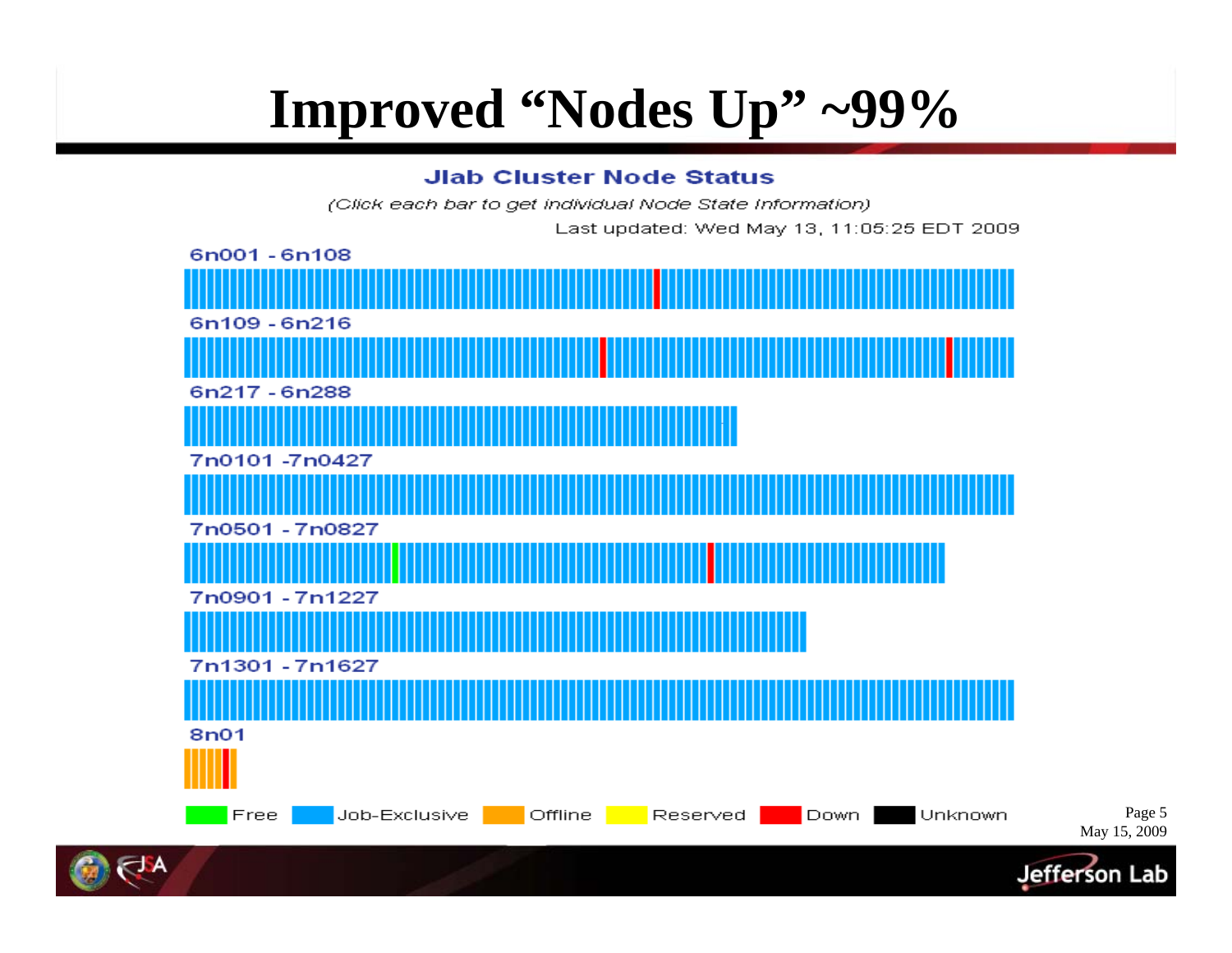### **Operations**

Fair share:

- –Usage is controlled via Maui "fair share" based on allocations
- – $-$  Fairshare is adjusted ~monthly, based upon remaining time
- – Maui fairshare bug, which divides unused fairshare equally instead of proportional to active account fairshares, was fixed last month.

Disk Space:

- –- Increased by 67% during the year
- – Was tight for much of the year, now releasing additional space to remaining active users
- – Space can be user managed, or cache managed (write through cache, with deletion of oldest), at user's request

Page 6 May 15, 2009

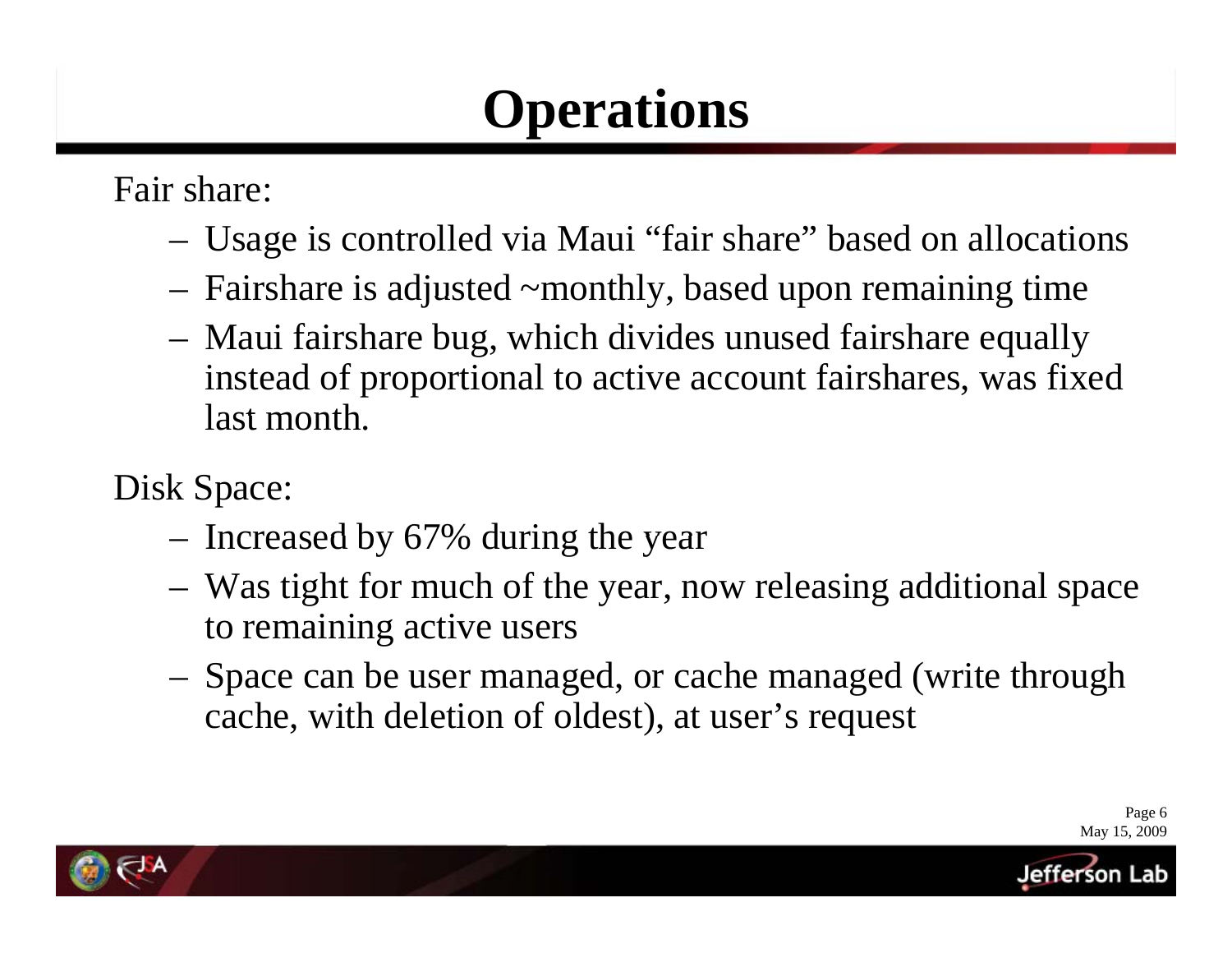## **LQCD ARRA Proposal**

- NP requested from JLab a set of proposals for "ready to fund" projects. Included in JLab's mix was a proposal to "forward fund" the entire 5 year \$23M LQCD-II national facilities proposal.
- With other input and deliberations, NP and HEP decided to keep the LQCD extension in the same shape to which it had evolved (a \$17M project extension, not a new project, perhaps 2:1 HEP:NP).
- NP then chose to fund a separate LQCD ARRA activity of approximately \$5M. (This figure will be reduced by one or more "taxes" of up to  $10\%$  ).

#### **Good news: NP is now full partner in LQCD, ~1:1 HEP:NP**

- JLab was selected as the site as it was next in line for a deployment. Note: this has resulted in adjustments to the LQCD-ext project.
- This new funding is intended to operate seamlessly as a USQCD resource, using the same allocation process as for the LQCD-ext May 15, 2009 resource, using the same allocation process as for the LQCD-ext<br>project extension.

Page 7

Jetterson Lab

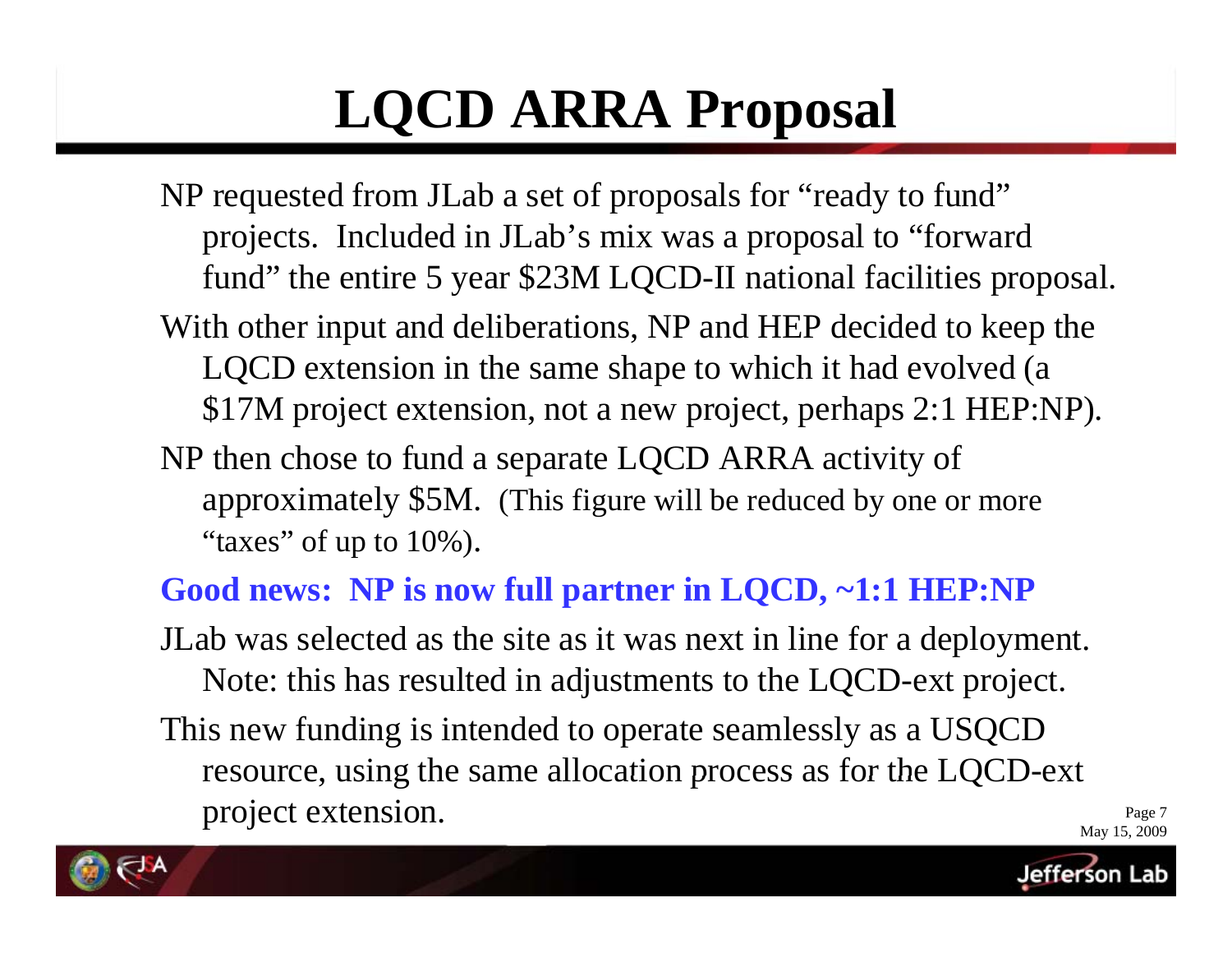### **Project Highlights**

- 1. Project budget in round numbers (assuming \$4.5M):
	- –- \$3M for a cluster
	- –\$¼M for disk servers
	- –\$1¼M for deployment and 4 years of operations
- 2. LQCD ARRA is a separate project, at Jefferson Lab, with Chip Watson as project manager. Assistance in ARRA specific reporting will be provided by a dedicated ARRA staff at the lab (JLab also received considerable 12 GeV upgrade ARRA funding plus other facilities improvements, total \$80M.)



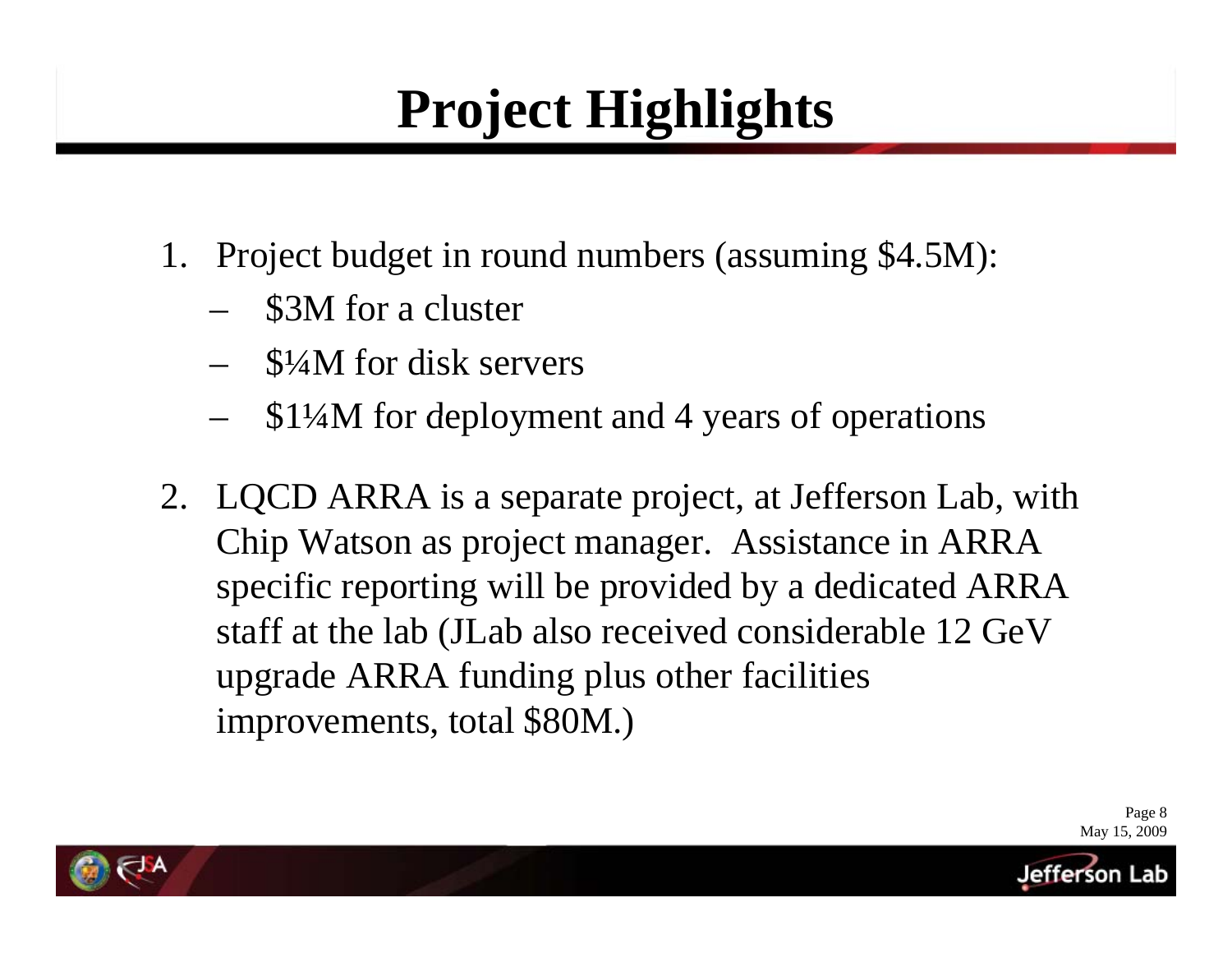### **Cluster Expectations: Performance**

#### **Intel Nehalem** dual socket, quad-core

- –2.66 GHz or 2.8 GHz (lowest cost for fastest memory)
- –- Each CPU has three memory controllers, DDR3-1333
	- •Bandwidth (peak) 25 GB/s per CPU
	- •24 GB planned node memory size (now multiples of 3)
- – Cores are hyper-threaded, yielding 10% gain on some codes (appears as 16 cores per box)
- –- Total performance expected ~15 Tflop/s

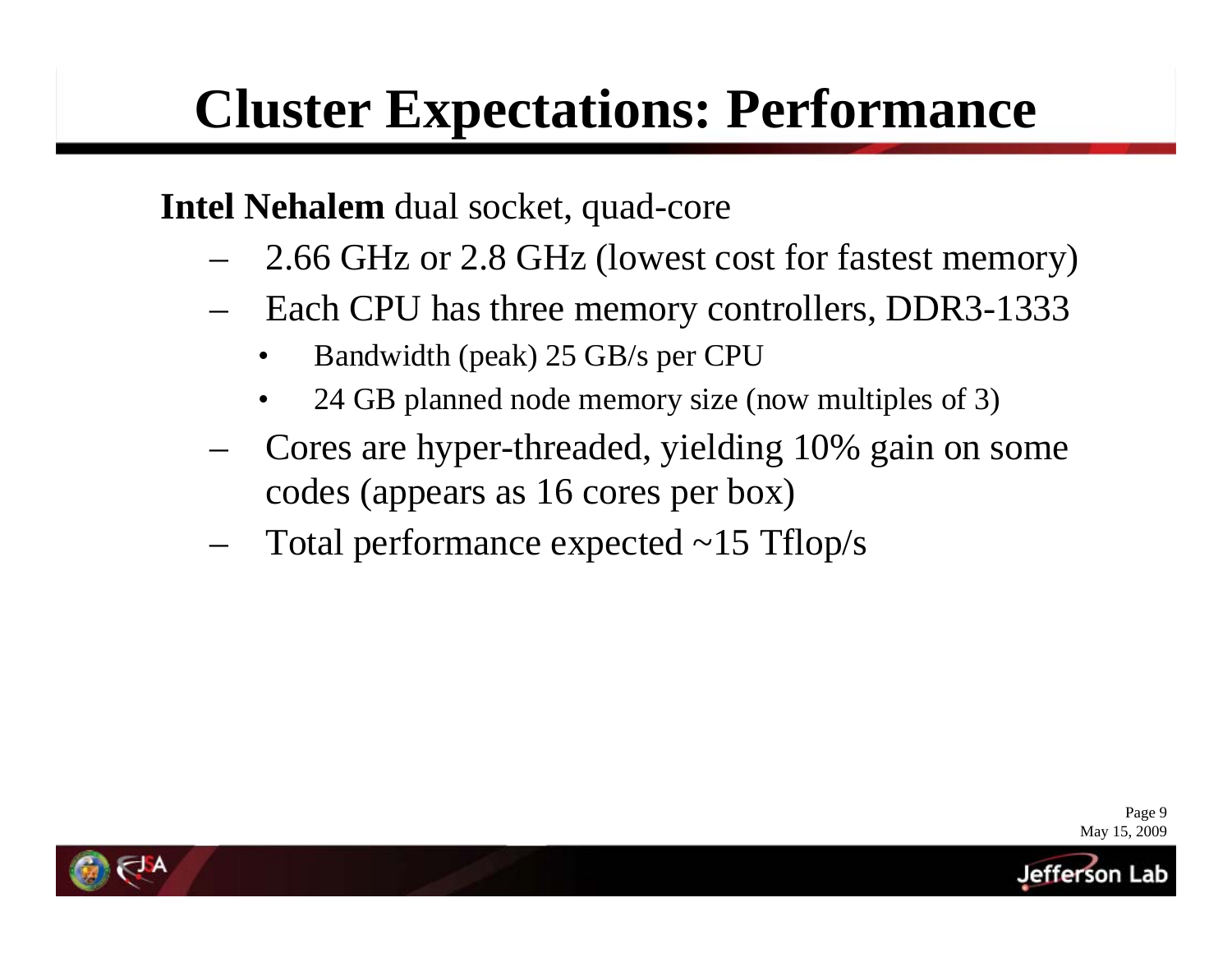#### **Early Benchmarks**

JLab early cluster

– 15 nodes 2.66 GHz in-house, with QDR infiniband (one more node coming to allow 16 node running)

For 8x8x8x16: (comparable to cache size)

- –30 Gflop/s single node
- – 53 Gflop/s on 2 node, 32 core (hyperthreading on) Chroma run, anisotropic clover, no special tuning
- – 160 Gflop/s on 8 node 64 core (hyperthreading off) (not sure how many dims of communication in this)
- – Production sized lattices already show 20-23 Gflop/s per node with no special optimizations yet

Page 10 May 15, 2009

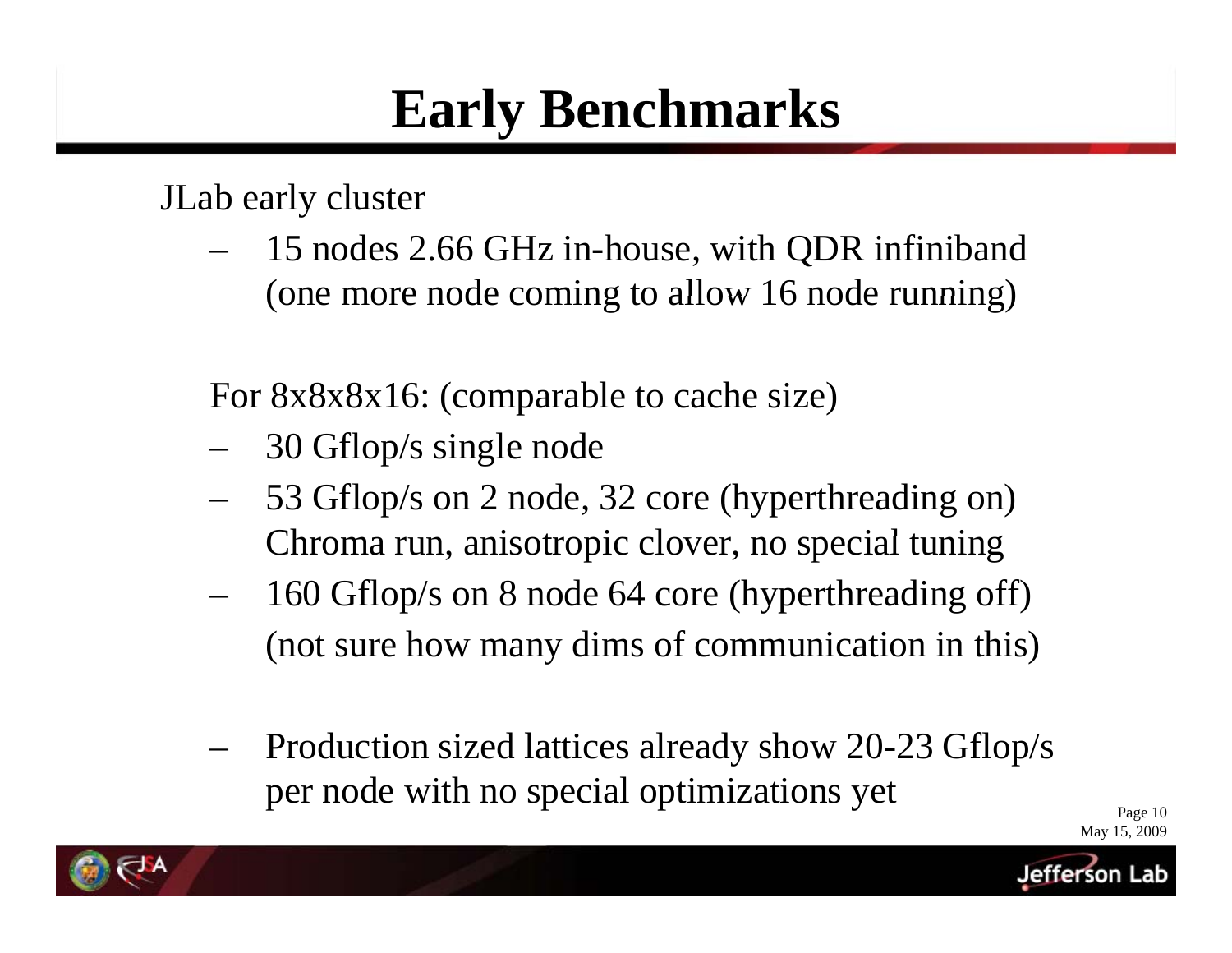### **Network Options**

#### **Quad Data Rate Infiniband (QDR)**, 40 Gb/s full duplex

Network Topology Options:

1. 2:1 over subscription, leaf & spine:

24 nodes per 36 port switch (network is 30% of cost)

- 2. High over subscription leaf & spine: 32 nodes per 36 port switch (network is 20% of cost)
- 3. Mixed:

Some nodes at 24/switch, 12 uplinks (or big switch)

Some at 32/switch, 4 uplinks

Some with no infiniband, dual gigE for file services?

(network mi ght be 15% of cost? ) (g

Page 11 May 15, 2009

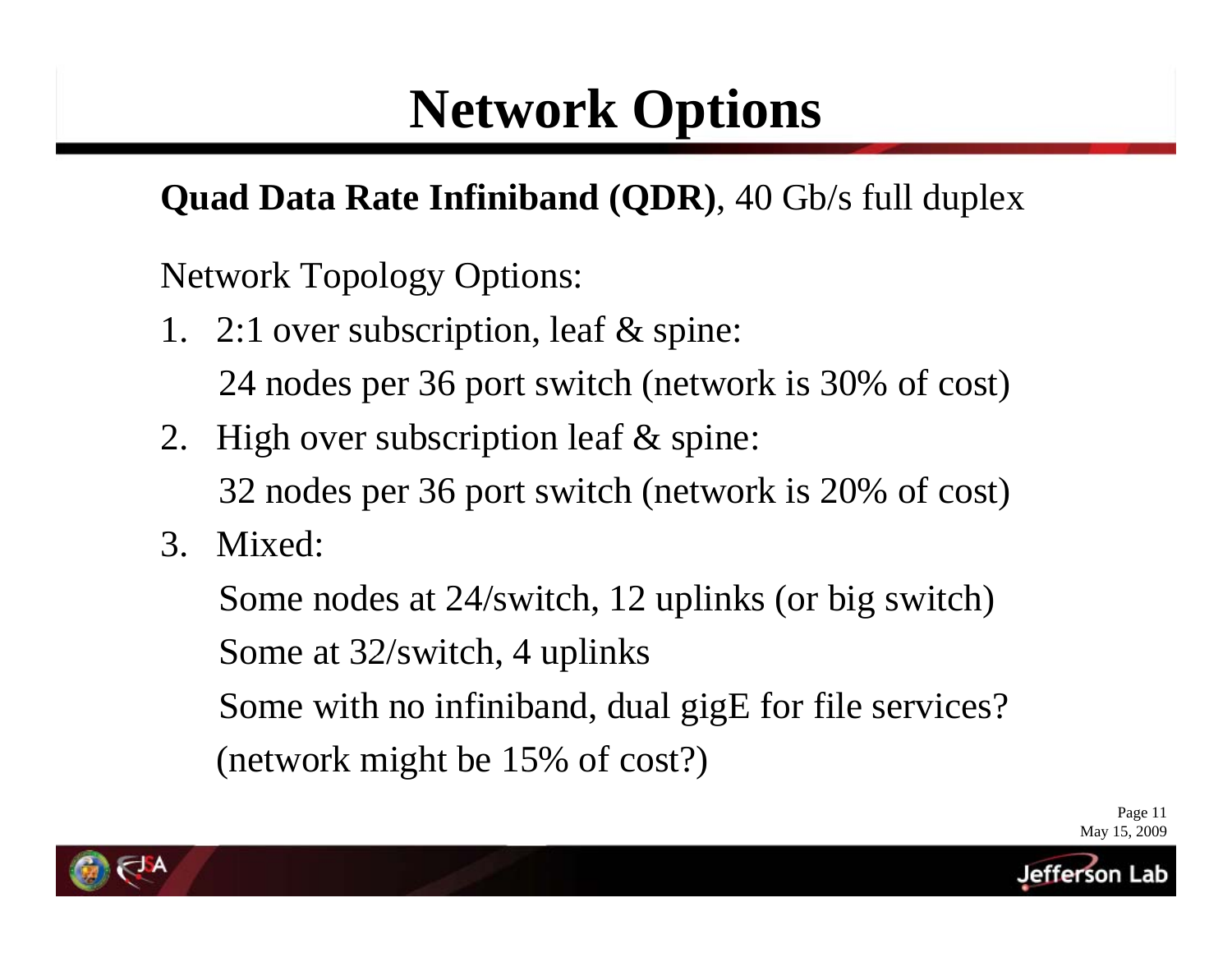#### **Jlab 6n+7n, FNAL Kaon 2008 Job Statistics**

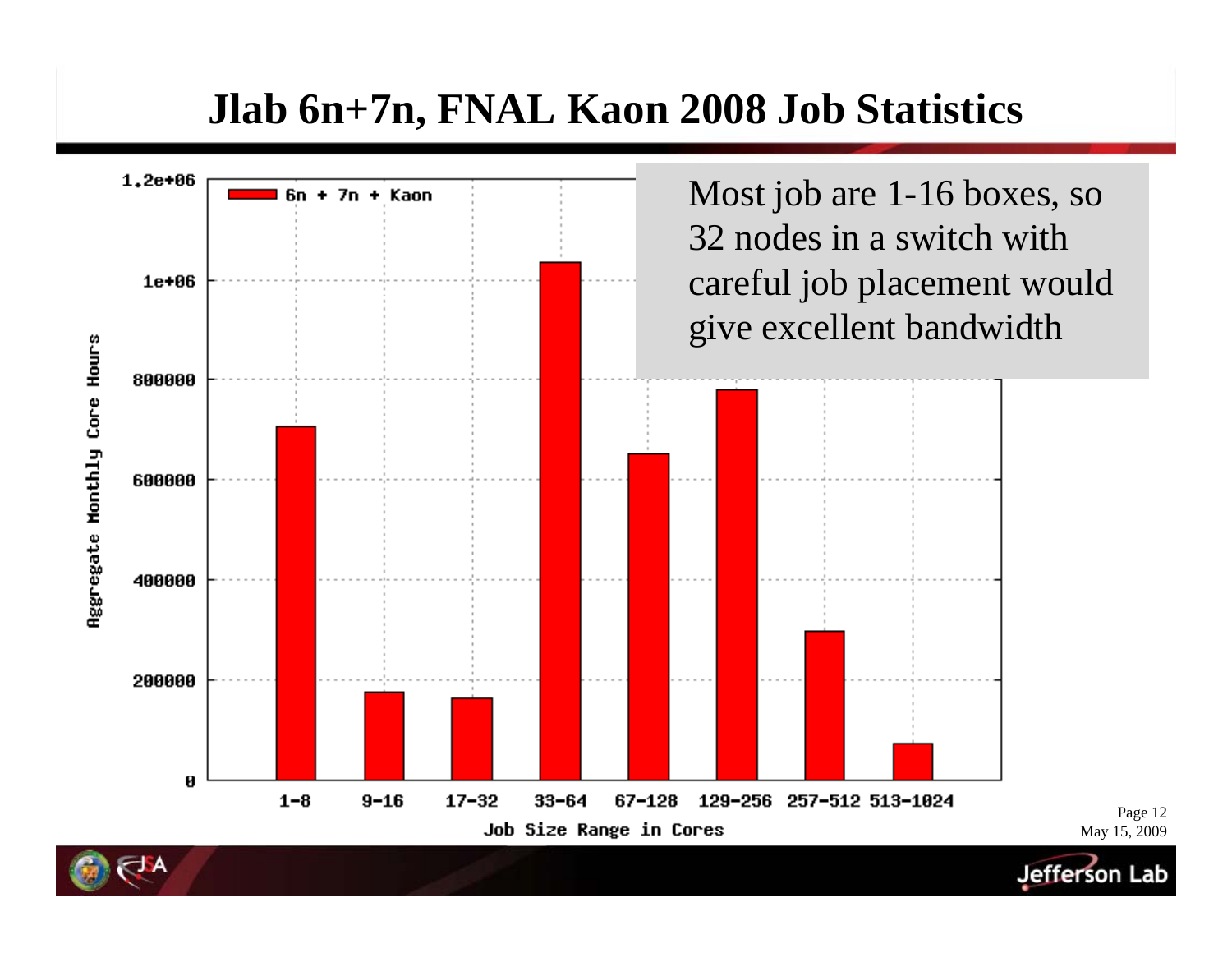### **Discussion Questions**

- 1. Is 24 GB memory per node correct for next few years?
- 2. Would going down to 12 GB / node be right for some fraction of the nodes – – those with low over subscription intended for large jobs (i.e. offset higher network cost with lower memory cost)?
- 3. If going from 2.66 GHz to 2.8 GHz were to yield 4% gain for 8% cost, would this still be worthwhile if going from 1 node to N nodes were to cost 10%?
- 4. Does ~20 TB disk per Tflop/s sound about right?

Opinions invited now, and for the next few months!



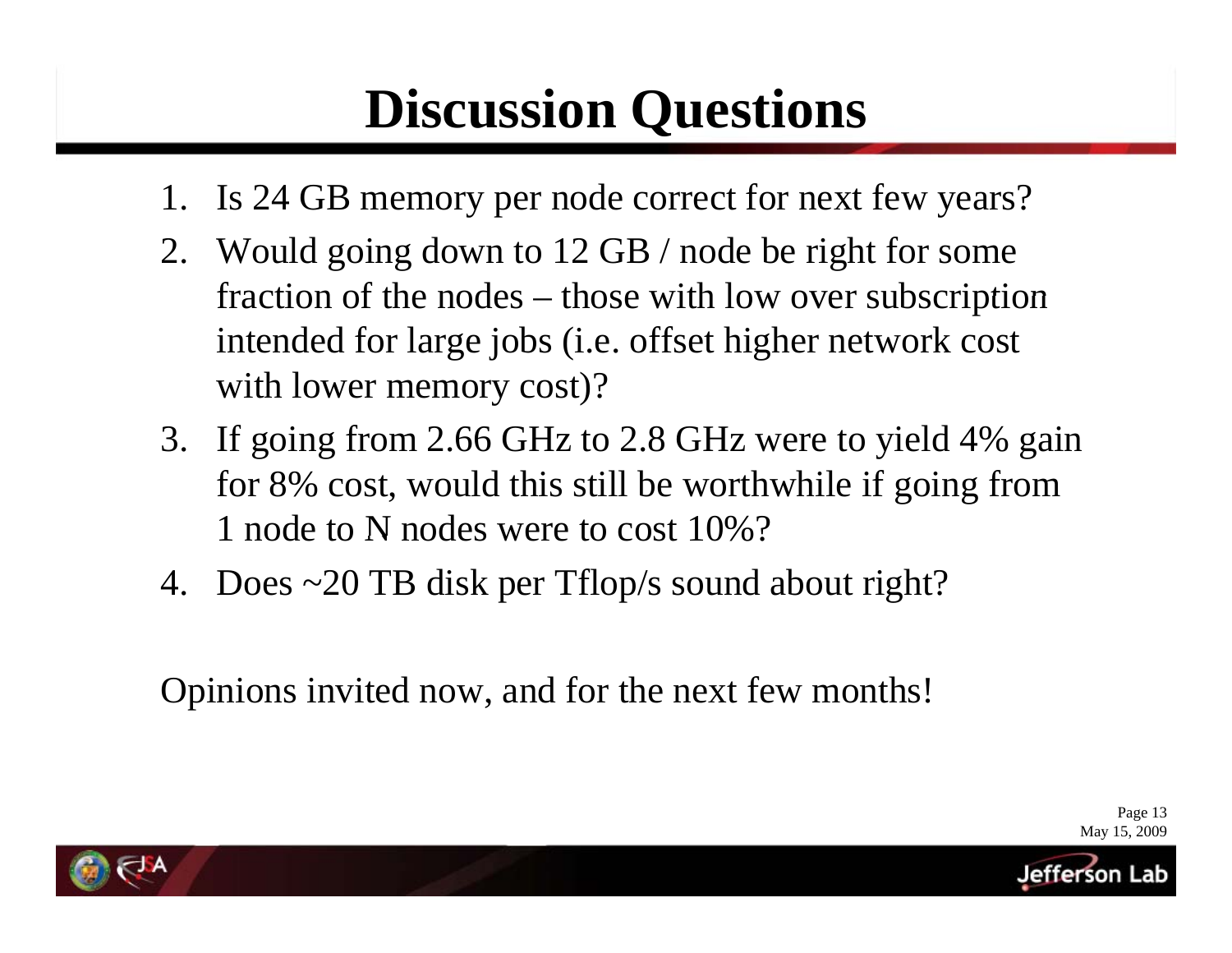### **Disruptive Technology -- GPGPUs**

- Are GPGPU's reaching the state where one could consider allocating funds this Fall to this disruptive technology? Probably the answer is "maybe" and "at some scale" …
- Integrated node+dual GPU might cost twice as much, and yield 3x performance of two nodes on inverters  $=$  50% gain
- Challenges
	- – Amdahl's law: impact being watered down by fraction of time the GPGPU does nothing
	- –- Software development: currently non-trivial

Using 20% of funds in this way could yield 10% overall gain. Is this too small to bother, or one more good idea?

> Page 14 May 15, 2009

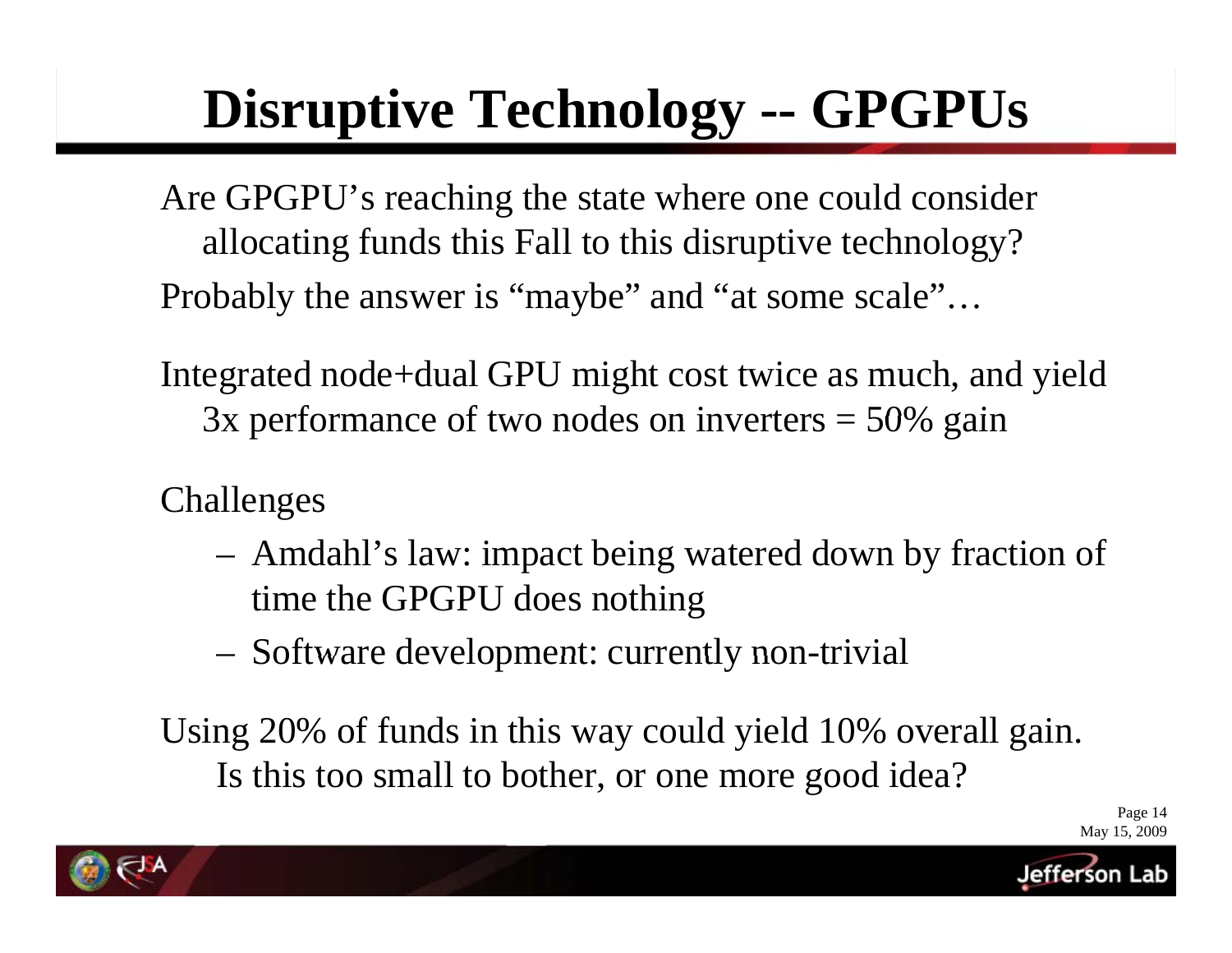### **Disk & Tape**

On project:

- ~300 Tbytes of disk
- Servers will be on the new infiniband fabric
- $\bullet$ Lustre will be evaluated (likely choice? will learn from FNAL)

#### JLab contribution:

•Expansion of existing tape library (more slots, more drives)

#### USQCD / LQCD-ext:

•tape cost funded by LQCD-ext operations

> Page 15 May 15, 2009

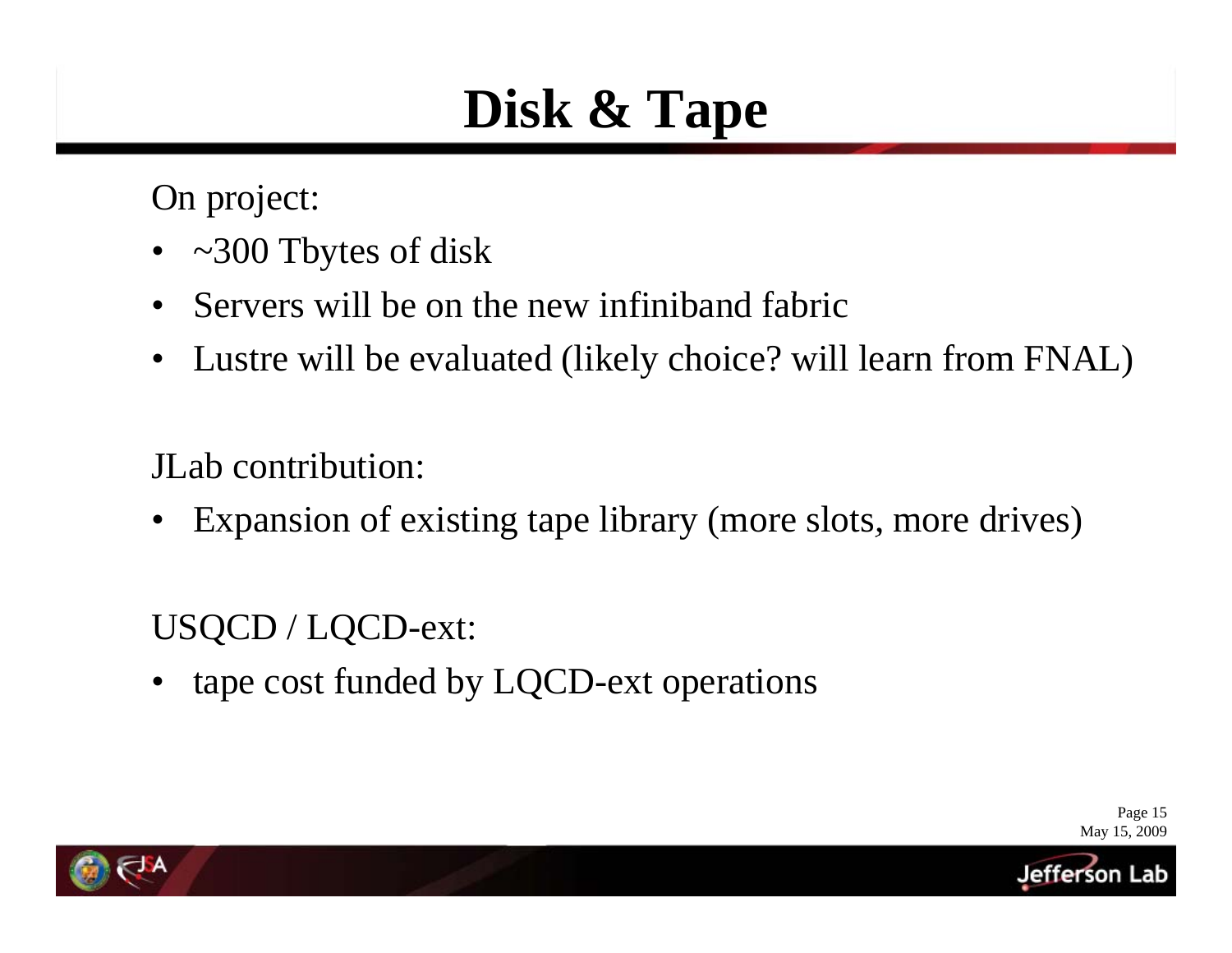### **Time Table for ARRA Machine**

- •June 2009 – issue RFI for cluster, file servers
- $\bullet$ August 2009 – issue RFP (after backlog relaxes on Nehalems)
- •• Sept  $2009$  – award 50% of cluster, 100% of file servers; option on 2n<sup>d</sup> 50% for early FY2010
- Nov/Dec  $2009 -$  award second half
- •Nov/Dec 2009 – early use on first half
- $\bullet$ Jan 2010 – production use on first half
- •Mar 2010 – production running on full machine

Dates are high level milestones, and we will work to deploy and release to operations faster than this if no problems are encountered.

> Page 16 May 15, 2009

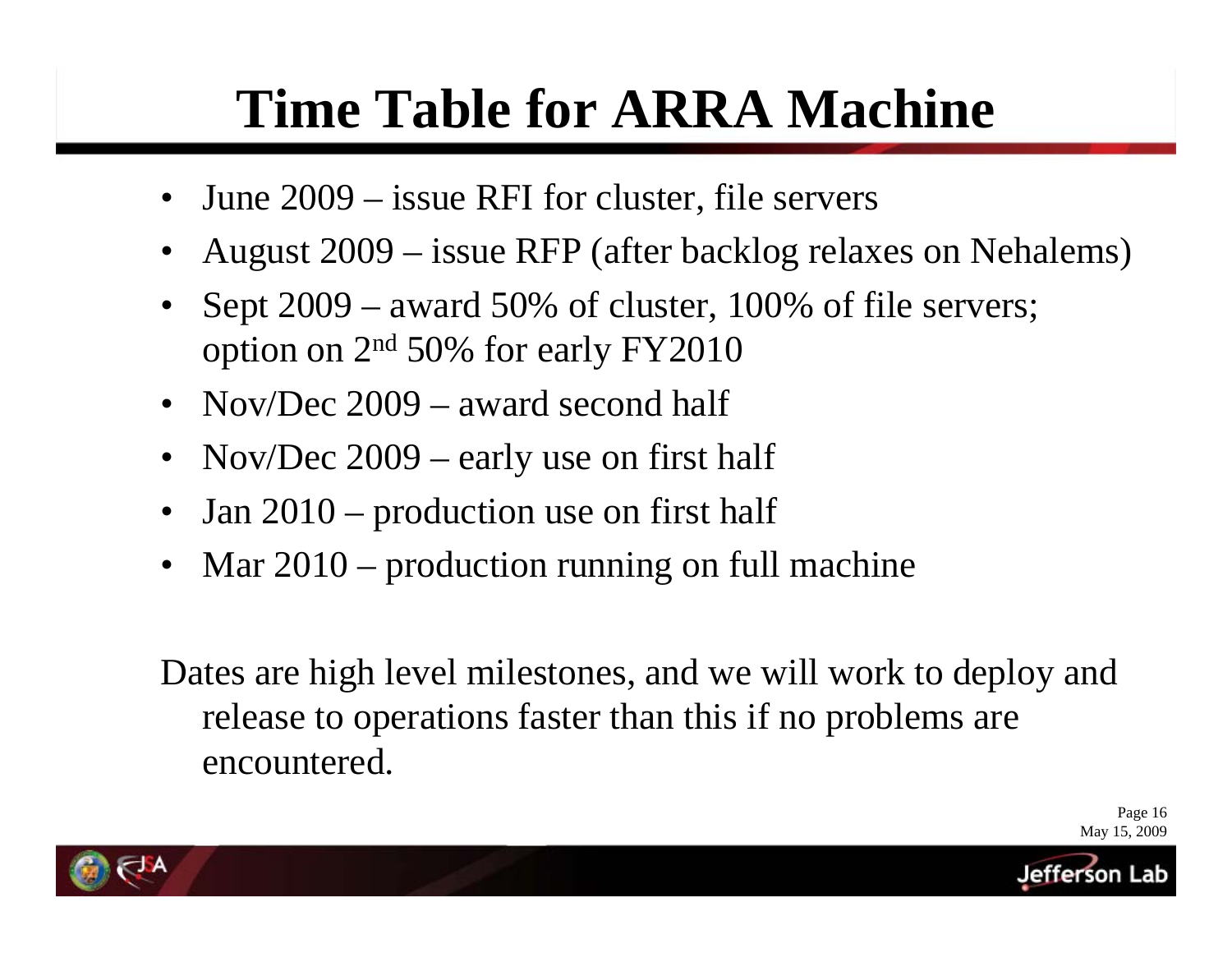#### **Summary**

#### USQCD resources

• 80% - 90% increase in dedicated computing capacity

At JLab

- $\bullet$ 5x increase in performance
- $\bullet$ 5x increase in disk capacity
- $\bullet$ less than  $2x$  increase in staff (i.e. still lean)

Page 17 May 15, 2009

Jefferson L